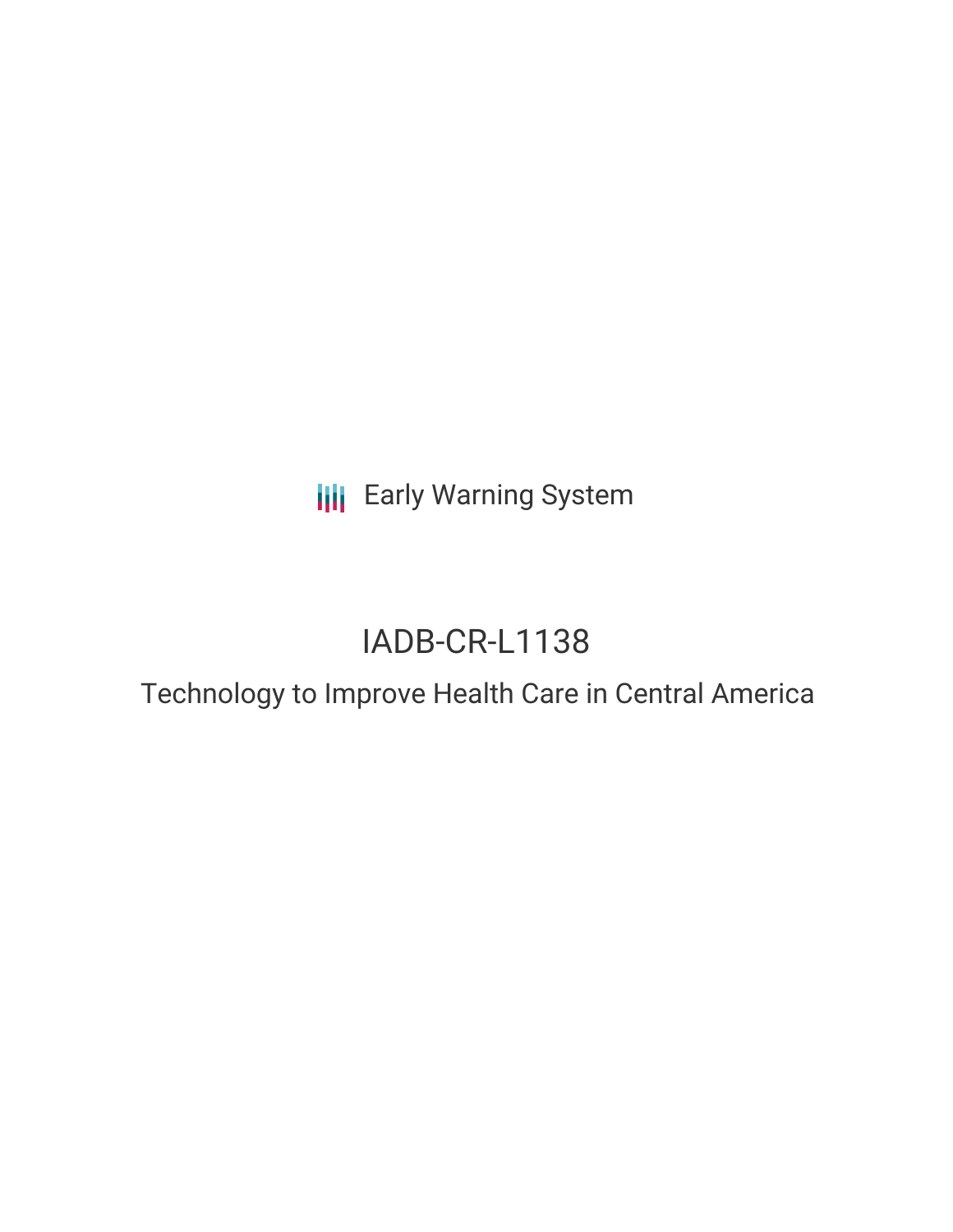

#### **Quick Facts**

| <b>Countries</b>               | Costa Rica                             |
|--------------------------------|----------------------------------------|
| <b>Financial Institutions</b>  | Inter-American Development Bank (IADB) |
| <b>Status</b>                  | Approved                               |
| <b>Bank Risk Rating</b>        | C                                      |
| <b>Voting Date</b>             | 2018-11-29                             |
| <b>Borrower</b>                | <b>Government of Costa Rica</b>        |
| <b>Sectors</b>                 | <b>Education and Health</b>            |
| <b>Investment Type(s)</b>      | Loan                                   |
| <b>Investment Amount (USD)</b> | \$1.00 million                         |
| <b>Project Cost (USD)</b>      | \$1.00 million                         |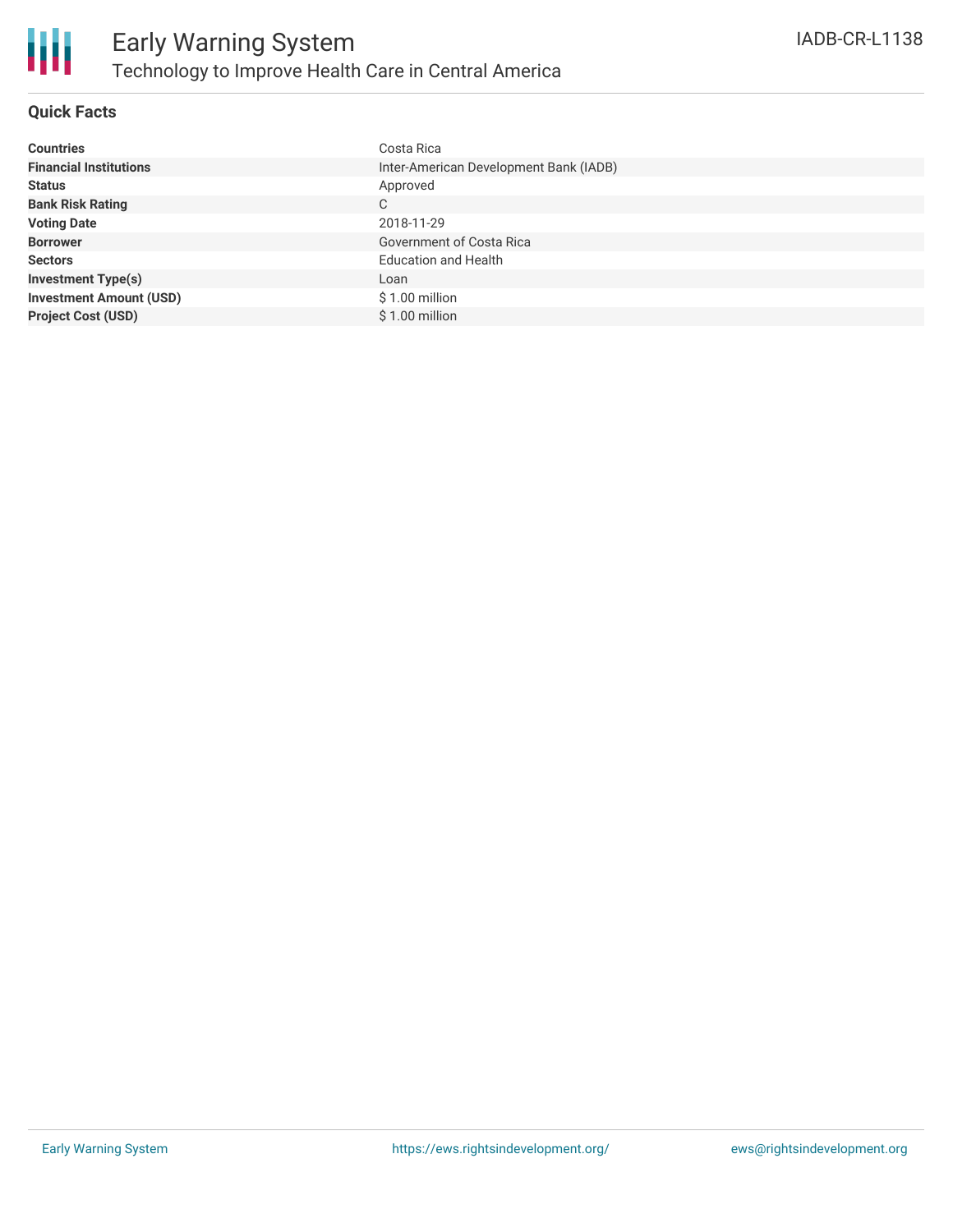

#### **Project Description**

According to the bank, the project objective is to contribute to the improvement in the access and quality of health services for patients at the bottom of the pyramid, and in rural and vulnerable areas of Central America. The result of the project is that ASEMBIS improve and expand its health services through the incorporation of innovative technologies into its business model.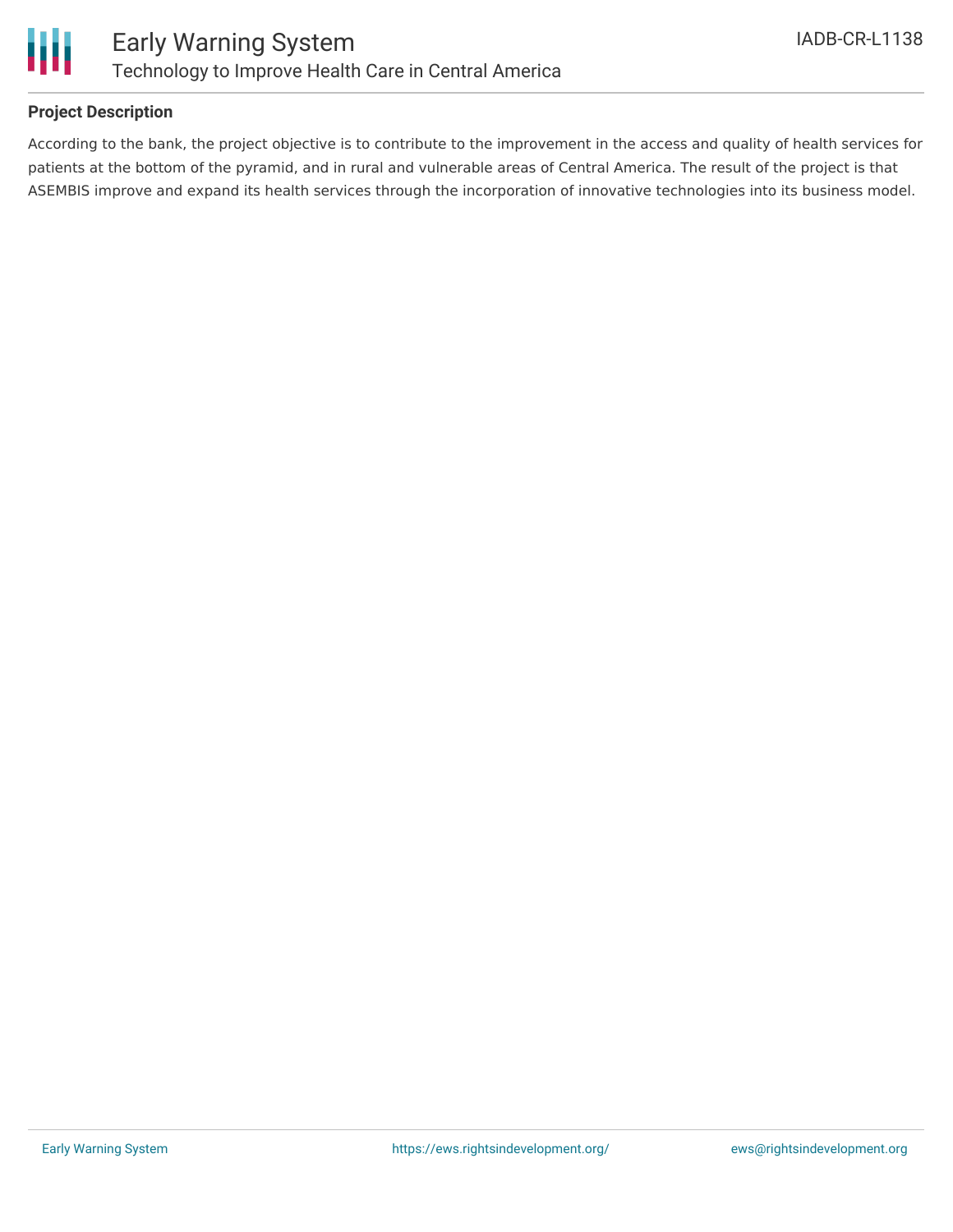

### Early Warning System Technology to Improve Health Care in Central America

#### **Investment Description**

• Inter-American Development Bank (IADB)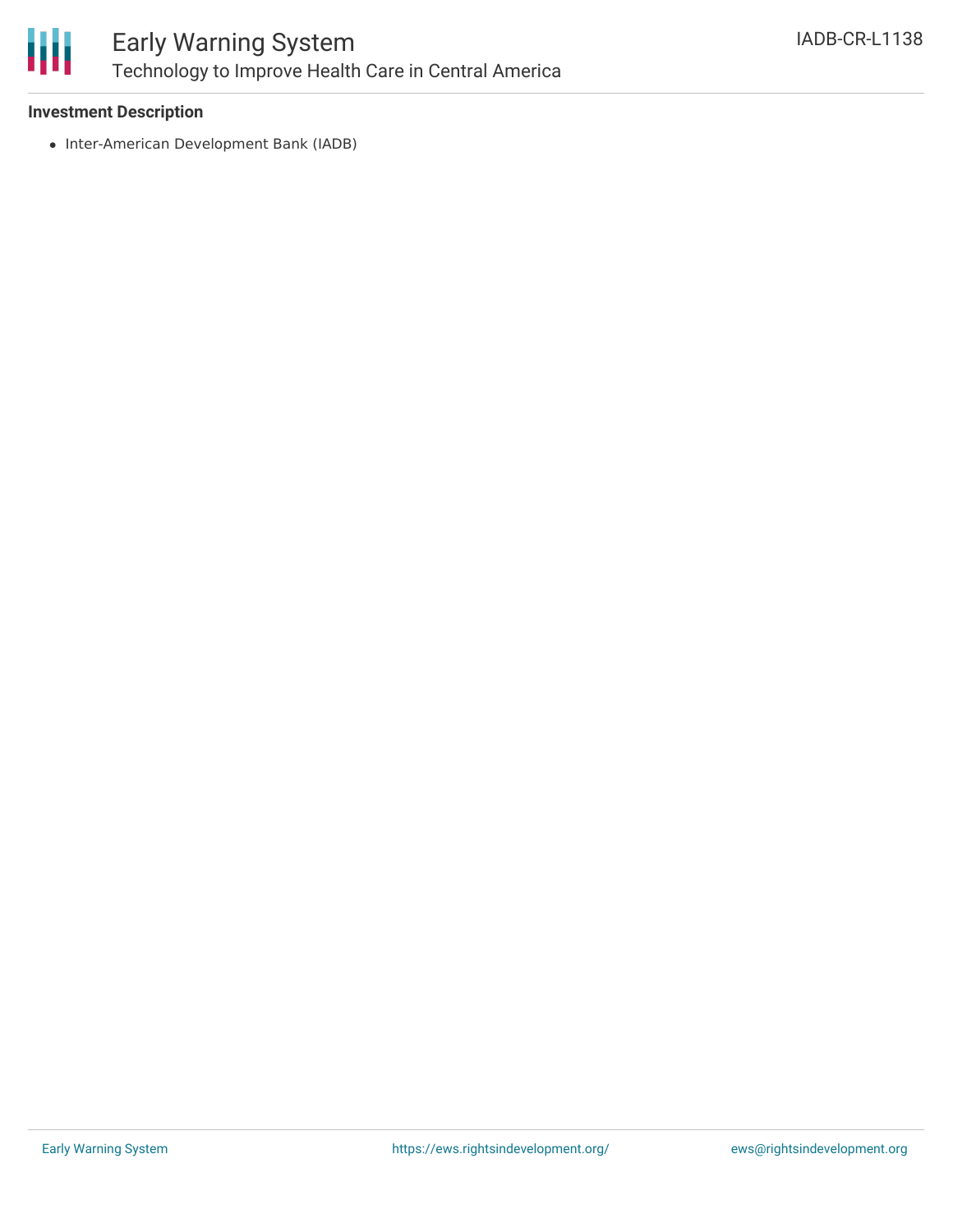

#### **Contact Information**

#### ACCOUNTABILITY MECHANISM OF IADB

The Independent Consultation and Investigation Mechanism (MICI) is the independent complaint mechanism and fact-finding body for people who have been or are likely to be adversely affected by an Inter-American Development Bank (IDB) or Inter-American Investment Corporation (IIC)-funded project. If you submit a complaint to MICI, they may assist you in addressing the problems you raised through a dispute-resolution process with those implementing the project and/or through an investigation to assess whether the IDB or IIC is following its own policies for preventing or mitigating harm to people or the environment. You can submit a complaint by sending an email to MICI@iadb.org. You can learn more about the MICI and how to file a complaint at http://www.iadb.org/en/mici/mici,1752.html (in English) or http://www.iadb.org/es/mici/mici,1752.html (Spanish).